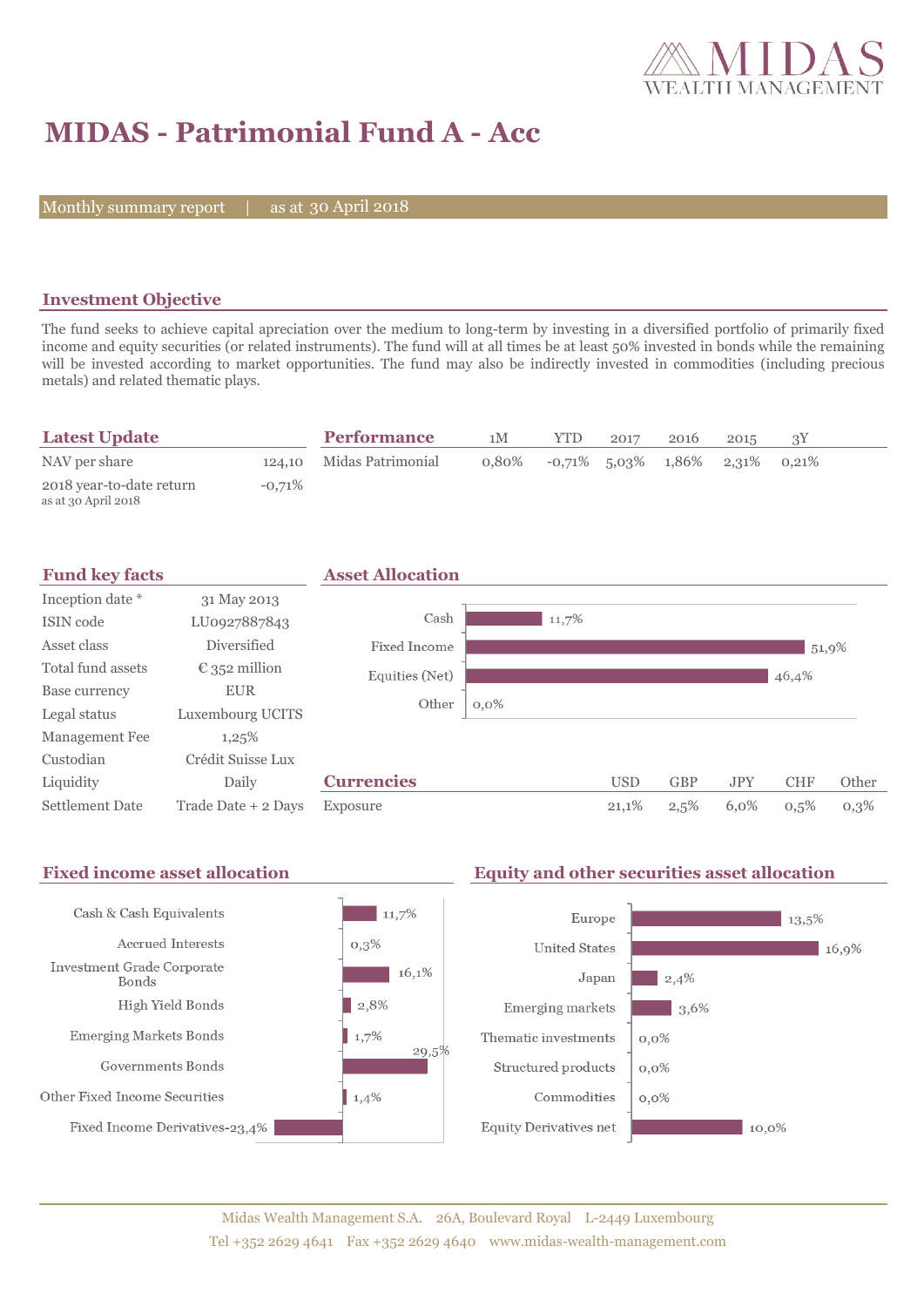

# **MIDAS - Patrimonial Fund A - Acc**

Monthly summary report | as at 30 April 2018

| <b>YTM</b> | Rating     | Weight  | <b>Fixed income rating breakdown</b> |
|------------|------------|---------|--------------------------------------|
| 0,5%       | AAA        | 5,4%    |                                      |
| $1,1\%$    | <b>BBB</b> | 3,3%    | AAA<br>13,9%                         |
| 0,4%       | AA         | 3,1%    | AA<br>11,7%                          |
| 1,8%       | <b>BBB</b> | $2,9\%$ | 1,8%<br>A                            |
| 0,4%       | <b>BBB</b> | 2,7%    | <b>BBB</b><br>39,2%                  |
| $0,3\%$    | AA         | $2,0\%$ | <b>BB</b><br>5,4%                    |
| $0,2\%$    | <b>BBB</b> | 1,9%    | B<br>5,9%                            |
| 1,9%       | $BB+$      | 1,7%    | CCC<br>$0,0\%$                       |
| 0,8%       | <b>BBB</b> | 1,6%    | <b>NR</b><br>22,0%                   |
| $1,5\%$    | $BBB+$     | 1,4%    |                                      |
|            |            |         |                                      |

| Top 10 equity holdings         | Sector                     | Weight  | <b>Equity sector breakdown</b>         |
|--------------------------------|----------------------------|---------|----------------------------------------|
| ALIBABA GROUP HOLDING-SP ADR   | Information Technolog 0,9% |         | Consumer Discretionary<br>12,9%        |
| <b>JPMORGAN CHASE &amp; CO</b> | Financials                 | $0,9\%$ | Consumer Staples<br>9,8%               |
| <b>BANK OF AMERICA CORP</b>    | Financials                 | 0,7%    | Energy<br>6,0%                         |
| ESTEE LAUDER COMPANIES-CL A    | <b>Consumer Staples</b>    | 0,7%    | Financials<br>17,6%                    |
| <b>TOTAL SA</b>                | Energy                     | 0,7%    | Health Care<br>13.1%                   |
|                                |                            |         | <b>Information Technology</b><br>19,1% |
| ALPHABET INC-CL A              | Information Technolog 0.7% |         | Industrials<br>11,0%                   |
| <b>MICROSOFT CORP</b>          | Information Technolog 0,7% |         | Materials<br>5,8%                      |
| <b>BROADCOM INC</b>            | Information Technolog 0,7% |         | Telecommunication $\blacksquare$ 1,5%  |
| AMAZON.COM INC                 | Consumer Discretionar 0,7% |         | Utilities<br>$1,1\%$                   |
| <b>SAFRAN SA</b>               | Industrials                | 0,7%    | Real Estate<br>$\vert 2, 2\% \vert$    |

### **Top 5 funds and other holdings**

| 2.8% |
|------|
| 2,5% |
| 2,4% |
| 1.4% |
|      |